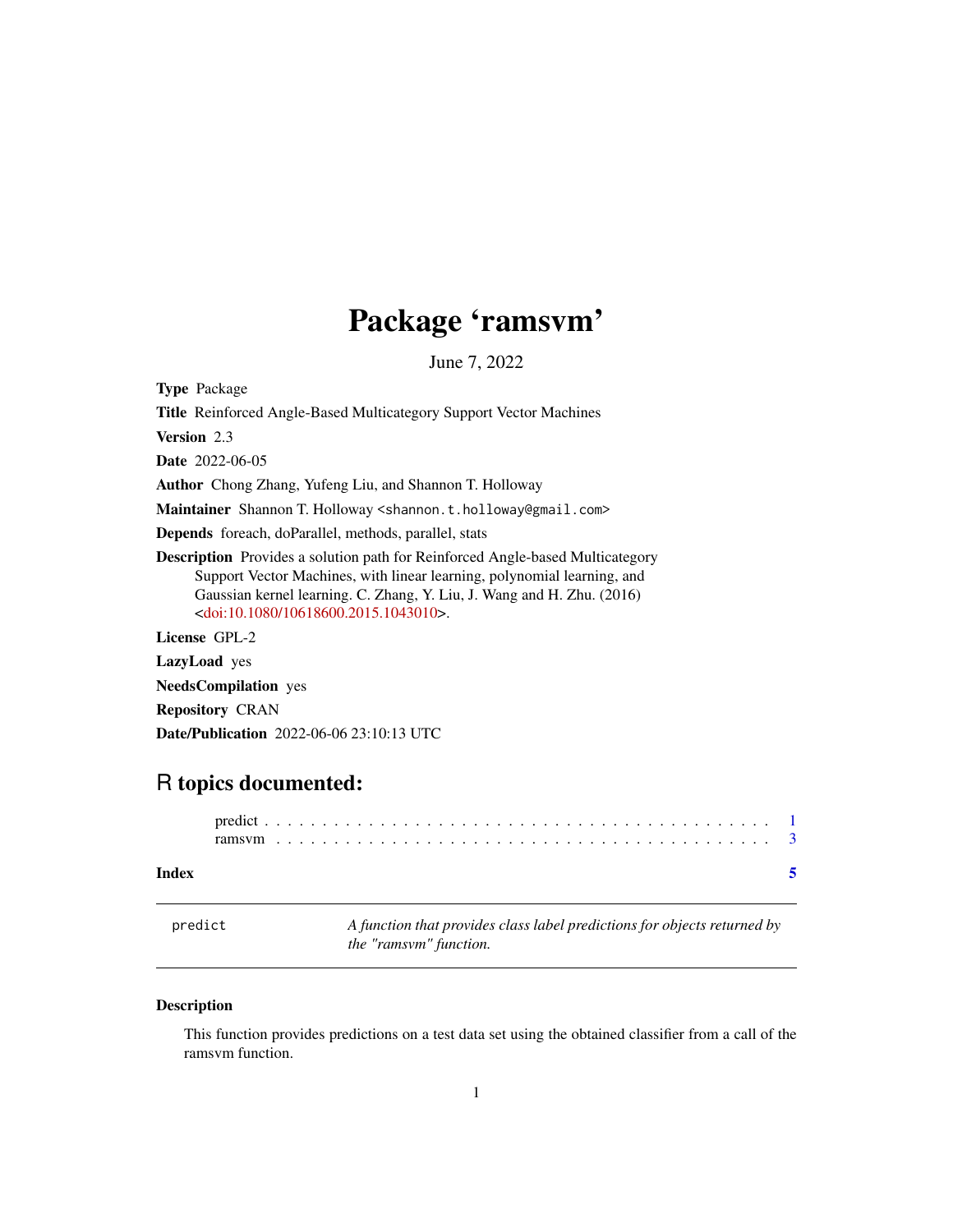#### <span id="page-1-0"></span>Usage

```
## S4 method for signature 'ramsvm'
predict(object,newdata=NULL,lambda=NULL,...)
```
#### Arguments

| object   | An object returned by the "ramsym" function.                                                                                                                                                                                             |
|----------|------------------------------------------------------------------------------------------------------------------------------------------------------------------------------------------------------------------------------------------|
| newdata  | The new predictor matrix. The number and order of predictors in newdata should<br>be the same as those of x, which is used in the ramsym function. If not specified,<br>the program uses the training x matrix as the prediction object. |
| lambda   | The lambda values on which the user wants to predict. If not specified, the<br>program will use the lambda values returned by the rams om function.                                                                                      |
| $\ddots$ | Not used.                                                                                                                                                                                                                                |

#### Value

pred.y A prediction is made for each lambda value.

#### Author(s)

Chong Zhang, Yufeng Liu, and Shannon Holloway

#### References

C. Zhang, Y. Liu, J. Wang and H. Zhu. (2016). Reinforced Angle-based Multicategory Support Vector Machines. Journal of Computational and Graphical Statistics, 25, 806-825.

#### See Also

[ramsvm](#page-2-1)

#### Examples

```
data(iris)
a \leq -r amsvm(x = as.matrix(ints[, -5]),y = \text{iris}[, 5],lambda = 0.2,
             kernel="gaussian")
predict(a)
```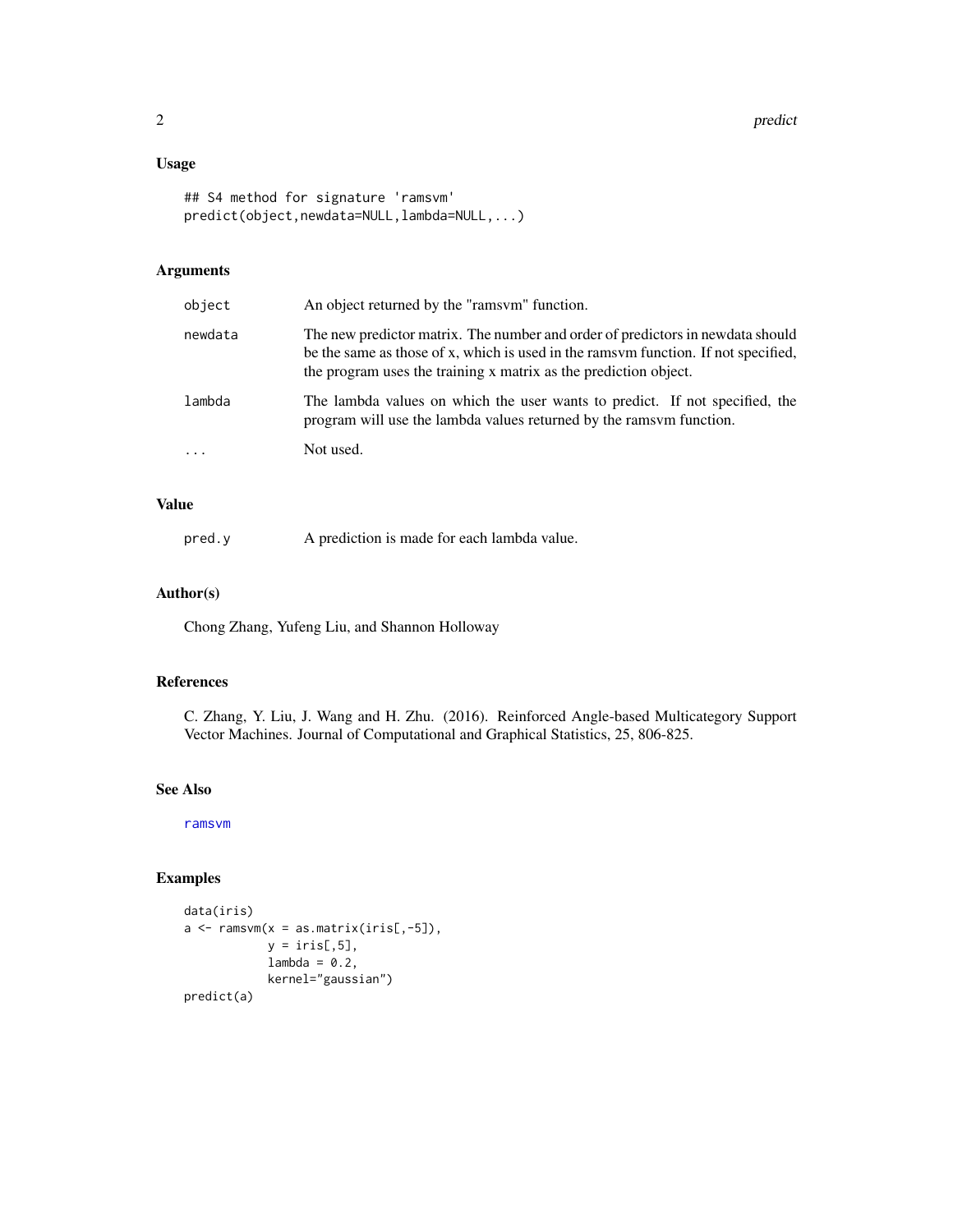<span id="page-2-1"></span><span id="page-2-0"></span>ramsvm *The classifier for Reinforced Angle-Based Multicategory Support Vector Machines (RAMSVMs).*

#### Description

A function that provides the RAMSVMs classifier for linear learning, polynomial learning, and kernel learning.

#### Usage

```
ramsvm(x, y, lambda, gamma = 0.5, weight = NULL, kernel = "linear",
       kparam = NULL, large = FALSE, epsilon = NULL, warm = NULL,
      nb.core=NULL)
```
#### Arguments

| X       | The x matrix for the training dataset. Columns represent the covariates, and<br>rows represent the instances. There should be no NA/NaN values in x.                                                                                                                                             |
|---------|--------------------------------------------------------------------------------------------------------------------------------------------------------------------------------------------------------------------------------------------------------------------------------------------------|
| У       | The labels for the training dataset.                                                                                                                                                                                                                                                             |
| gamma   | The convex combination parameter of the loss function.                                                                                                                                                                                                                                           |
| weight  | The weight vector for each observation. By default, the program uses equal<br>weights for all observations.                                                                                                                                                                                      |
| lambda  | The user specified lambda values.                                                                                                                                                                                                                                                                |
| kernel  | The kernel for classification.                                                                                                                                                                                                                                                                   |
| kparam  | The kernel parameter. If kernel=linear, this option is ignored. For kernel=polynomial,<br>it is the order of the polynomial functions. For kernel=gaussian, it is the Gaus-<br>sian kernel parameter.                                                                                            |
| large   | Whether the number of observations is large in the data. If TRUE, then the<br>algorithm will split the data set into several parts and train on each part to pro-<br>vide a warm start for the entire data training. This option aims to enhance the<br>computational speed.                     |
| epsilon | Convergence threshold in coordinate descent circling algorithm. The smaller<br>epsilon is, the more accurate the final model is, and the more time it takes for<br>calculation. Default is (0.0001*number of observations*number of classes).                                                    |
| warm    | A matrix that contains the warm start for slack variables alpha. This option<br>is especially useful when the user wishes to obtain the classifier with higher<br>level accuracy (smaller epsilon) or with a different lambda, if the warm start is<br>available from an existing ramsvm output. |
| nb.core | The number of threads to use for parallel computing. If null, the code will<br>automatically detect and use the number of CPU cores. This option is used only<br>when large=TRUE.                                                                                                                |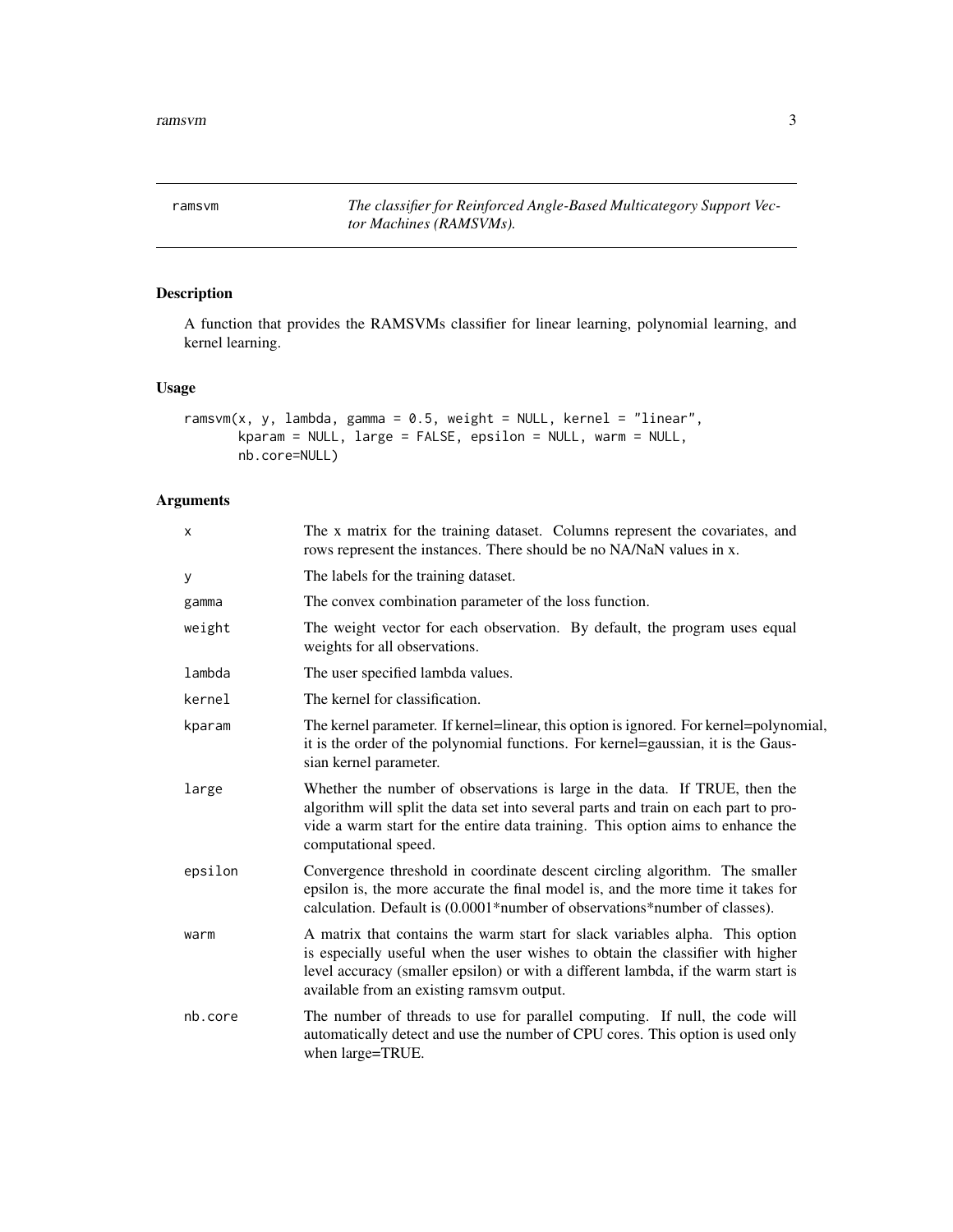#### <span id="page-3-0"></span>Value

An object of class ramsvm is returned.

If kernel=linear, this S4 object contains the following:

| x       | A copy of the input covariate matrix.                                                                                                                                                                                                                     |
|---------|-----------------------------------------------------------------------------------------------------------------------------------------------------------------------------------------------------------------------------------------------------------|
| У       | A copy of the input labels.                                                                                                                                                                                                                               |
| y.name  | The class names of y.                                                                                                                                                                                                                                     |
| k       | Number of classes in the classification problems.                                                                                                                                                                                                         |
| gamma   | A copy of the convex combination parameter of the loss function.                                                                                                                                                                                          |
| weight  | The weight vector for each observation.                                                                                                                                                                                                                   |
| lambda  | The lambda vector of all lambdas in the solution path.                                                                                                                                                                                                    |
| beta    | A list of matrices containing the estimated parameters of the classification func-<br>tion. Each matrix in the list corresponds to the lambda value in the solution path<br>in order. For one single matrix, the rows correspond to a specific predictor. |
| beta0   | A list of the intercepts of the classification function. Each vector in the list<br>corresponds to the lambda in the solution path in order.                                                                                                              |
| epsilon | Convergence threshold in coordinate descent circling algorithm.                                                                                                                                                                                           |
| call    | The call of ramsvm.                                                                                                                                                                                                                                       |
|         | If kernel $!=$ linear the S4 object also contains the following:                                                                                                                                                                                          |
| kernel  | The kernel for classification.                                                                                                                                                                                                                            |
| kparam  | The kernel parameter.                                                                                                                                                                                                                                     |
|         |                                                                                                                                                                                                                                                           |

#### Author(s)

Chong Zhang, Yufeng Liu, and Shannon Holloway

#### References

C. Zhang, Y. Liu, J. Wang and H. Zhu. (2016). Reinforced Angle-based Multicategory Support Vector Machines. Journal of Computational and Graphical Statistics, 25, 806-825.

#### See Also

[predict](#page-0-1)

#### Examples

```
data(iris)
ramsvm(x = as.matrix(iris[, -5]),y = \text{iris}[, 5],lambda = 0.2,
       kernel="gaussian")
```